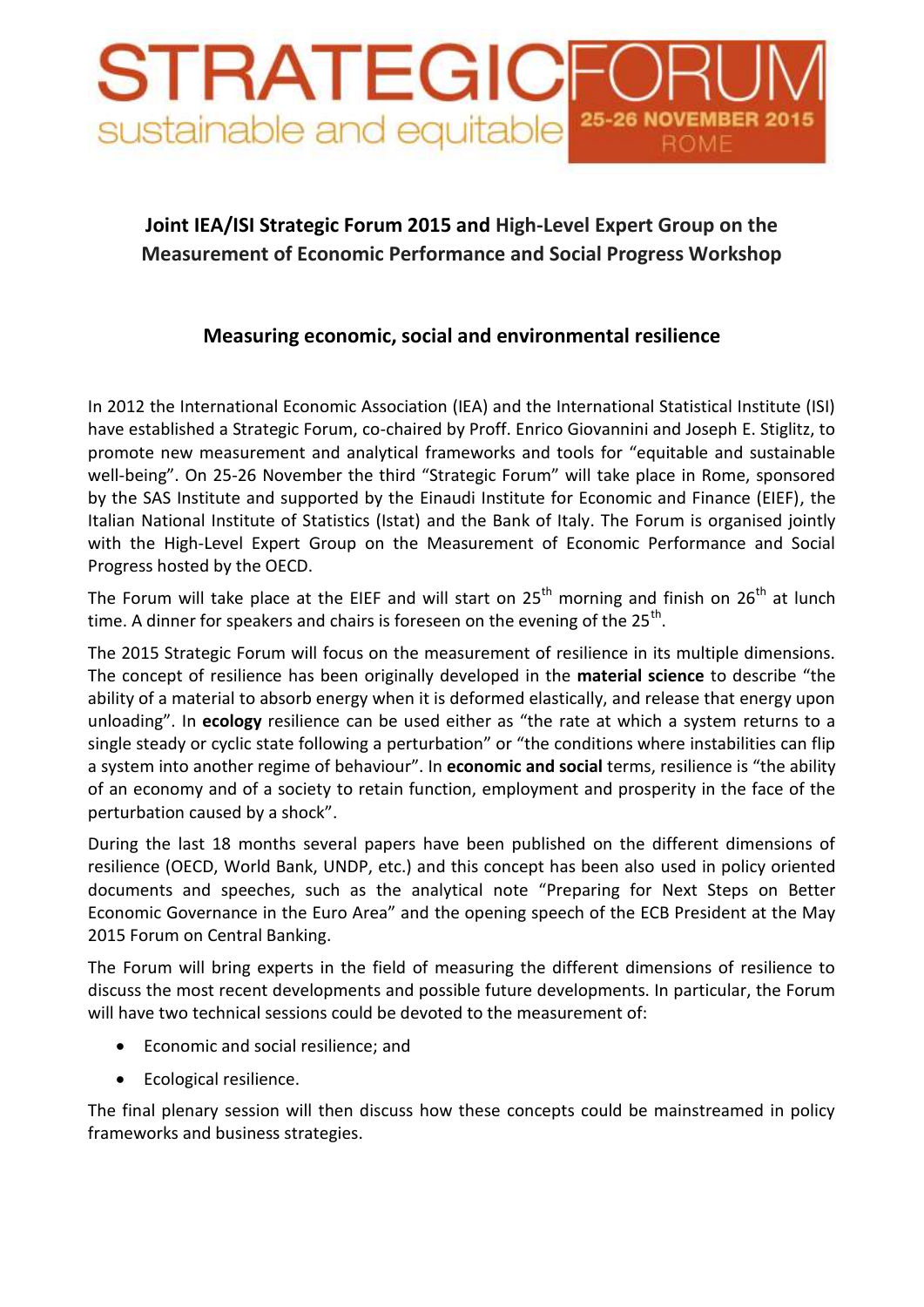## **AGENDA**

| Wednesday 25 November, EIEF, Via Sallustiana, 62, 00187 Rome |                                                                                                                                                                                                                                                                                                                                                                                                                                                                                                                                                                                                                                                                                                            |  |
|--------------------------------------------------------------|------------------------------------------------------------------------------------------------------------------------------------------------------------------------------------------------------------------------------------------------------------------------------------------------------------------------------------------------------------------------------------------------------------------------------------------------------------------------------------------------------------------------------------------------------------------------------------------------------------------------------------------------------------------------------------------------------------|--|
| $9:30 - 10:00$                                               | Welcome and setting the scene<br>Daniele Terlizzese, Director of EIEF<br>Marco Icardi, CEO of SAS Italy<br>Enrico Giovannini, Representing the ISI<br>Martine Durand, Representing the HLEG<br>Joseph E. Stiglitz, Representing the IEA                                                                                                                                                                                                                                                                                                                                                                                                                                                                    |  |
| $10:00 - 11:00$                                              | Session 1.1: How to measure the resilience/vulnerability of economic and financial<br>systems?<br>Chair: Franco Peracchi, EIEF<br>Speakers:<br>Aida Caldera Sánchez, OECD, "Assessing economic resilience: from concept to<br>measurement to policy implications" (presentation)<br>Philipp Hartmann, European Central Bank, "Some reflections on the resilience of<br>economic and financial systems" (presentation)<br>Discussant: Daniele Terlizzese, EIEF (presentation)                                                                                                                                                                                                                               |  |
| $11:00 - 11:30$                                              | Coffee break                                                                                                                                                                                                                                                                                                                                                                                                                                                                                                                                                                                                                                                                                               |  |
| $11:30 - 13:00$                                              | Session 1.2: How to measure the resilience/vulnerability of economic and financial<br>systems?<br>Chair: Ravi Kanbur, Cornell University<br>Speakers:<br>Stefano Battiston, University of Zurich, "Measuring financial resilience: the<br>interplay of financial networks, leverage and macroeconomic imbalances"<br>(presentation)<br>Roberto Monducci, Istat, "A multidimensional approach for the measurement of<br>competitiveness and economic resilience: the design, production and exploitation<br>of integrated micro level data" (presentation)                                                                                                                                                  |  |
|                                                              | Discussant: Francesca Campolongo, Joint Research Centre (presentation)                                                                                                                                                                                                                                                                                                                                                                                                                                                                                                                                                                                                                                     |  |
| $13:00 - 14:30$                                              | Lunch                                                                                                                                                                                                                                                                                                                                                                                                                                                                                                                                                                                                                                                                                                      |  |
| $14:30 - 16:30$                                              | Session 2: How to measure and promote the resilience of social systems?<br>Chair: Khalid Malik, Former Director of the Human Development Report Office<br>Speakers:<br>Falilou Fall, OECD, "Assessing the vulnerability of social institutions"<br>٠<br>(presentation)<br>Allister McGregor, University of Sheffield, "Human Wellbeing and Resilience:<br>Insights into Measurement from a Complex Systems Perspective" (presentation)<br>Steve Killelea, Institute for Economics and Peace, "Positive peace and resilience"<br>(presentation)<br>Adrien Vogt-Schilb, World Bank, "Assessing socio-economic resilience to natural<br>disasters" (presentation)<br>Discussant: Linda Laura Sabbadini, Istat |  |